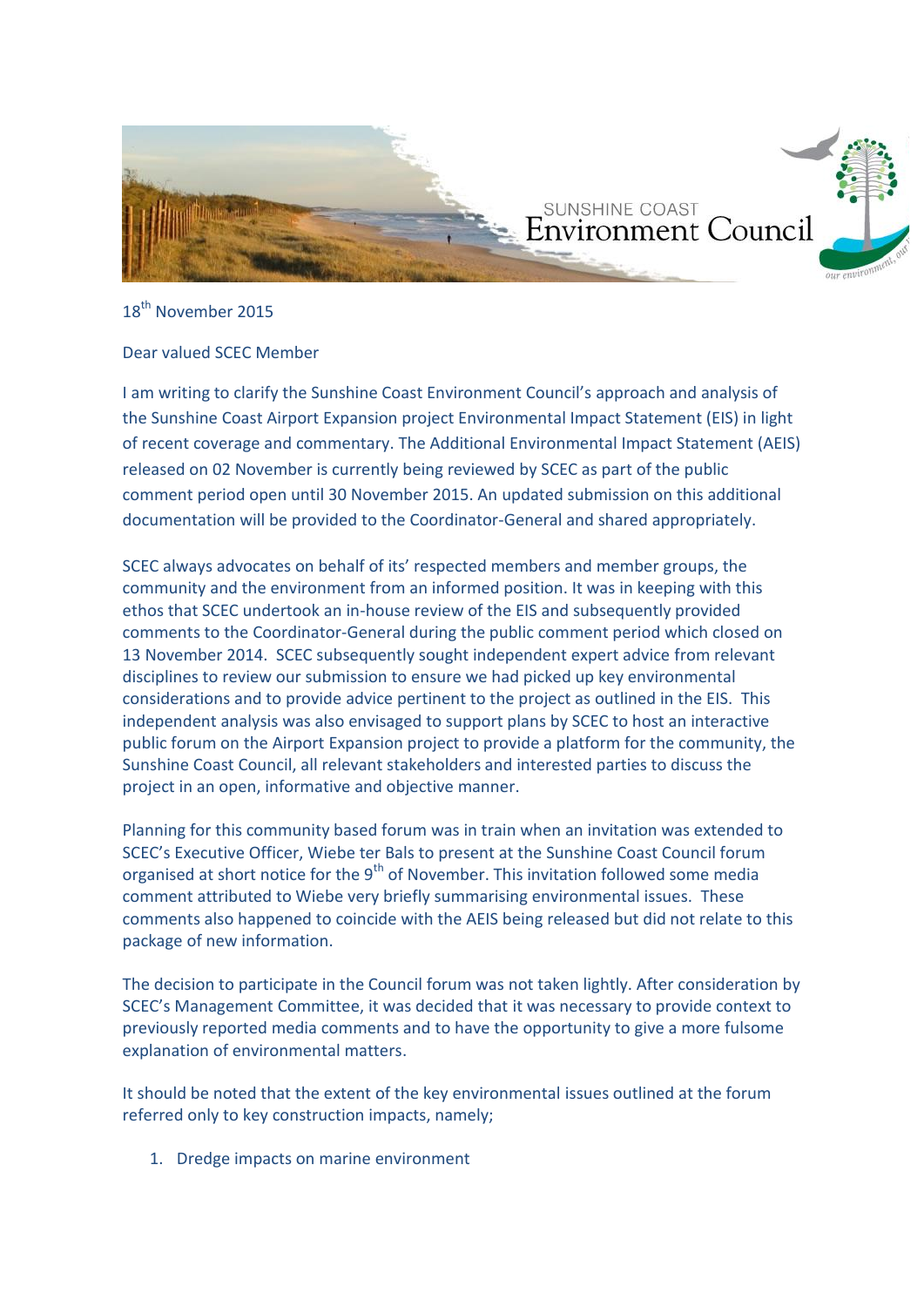- 2. Impacts from salt water intrusion on terrestrial and aquatic environments
- 3. Impacts on biodiversity on and around site from:
	- Changes to hydrology
	- Fragmentation and clearing

Specifically, the evaluation of the construction impacts observed;

#### **Dredging**

• Minor impacts from dredging will occur

#### **Aquatic ecosystems and Groundwater**

Ground water and salt water intrusion impacts will occur but are considered minor provided appropriate management strategies are in place as outlined in the EIS. These strategies include;

- $\circ$  The salt water from the sand slurry is to be captured in a tailings (tailwater) pond before being pumped to the Marcoola Drain. At this stage, it appears the pond will not be lined because there is a layer of clay at the northern end of the runway which should act as an impervious layer.
- $\circ$  Additionally, it is acknowledged that the complementary mitigation measures outlined (i.e. HDPE liner and cut off wall) are considered feasible and reasonable subject to close monitoring during construction and in the first five years following construction.
- $\circ$  The saline tailwater is predicted to have a minor effect on the salinity of the lower end of Marcoola Drain but no impact on the Maroochy River.
- o As a result of the proposed mitigation measures, it is considered that there are no major issues in terms of aquatic ecosystems.

## **Biodiversity**

The airport land is recognised as locally critical habitat for significant flora and fauna with the adjacent portions of Mount Coolum National Park providing representation of several regional ecosystems.

Several vulnerable species are known to occur in the area, in particular:

- 1. Eastern Ground Parrot (*Pezoporus wallicus*)
- 2. Wallum Frogs (*Litoria olongburensis, Litoria olongburensis, Crinia tinnula*)
- 3. Mt Emu She Oak (*Allocasuarina emuina*)
	- x **Main threats** 
		- o Loss of vegetation and habitat values through clearing
		- o Loss of connectivity to Mount Coolum National Park
		- o Impacts of construction to on-site habitat
	- x **Proposed mitigation measures:**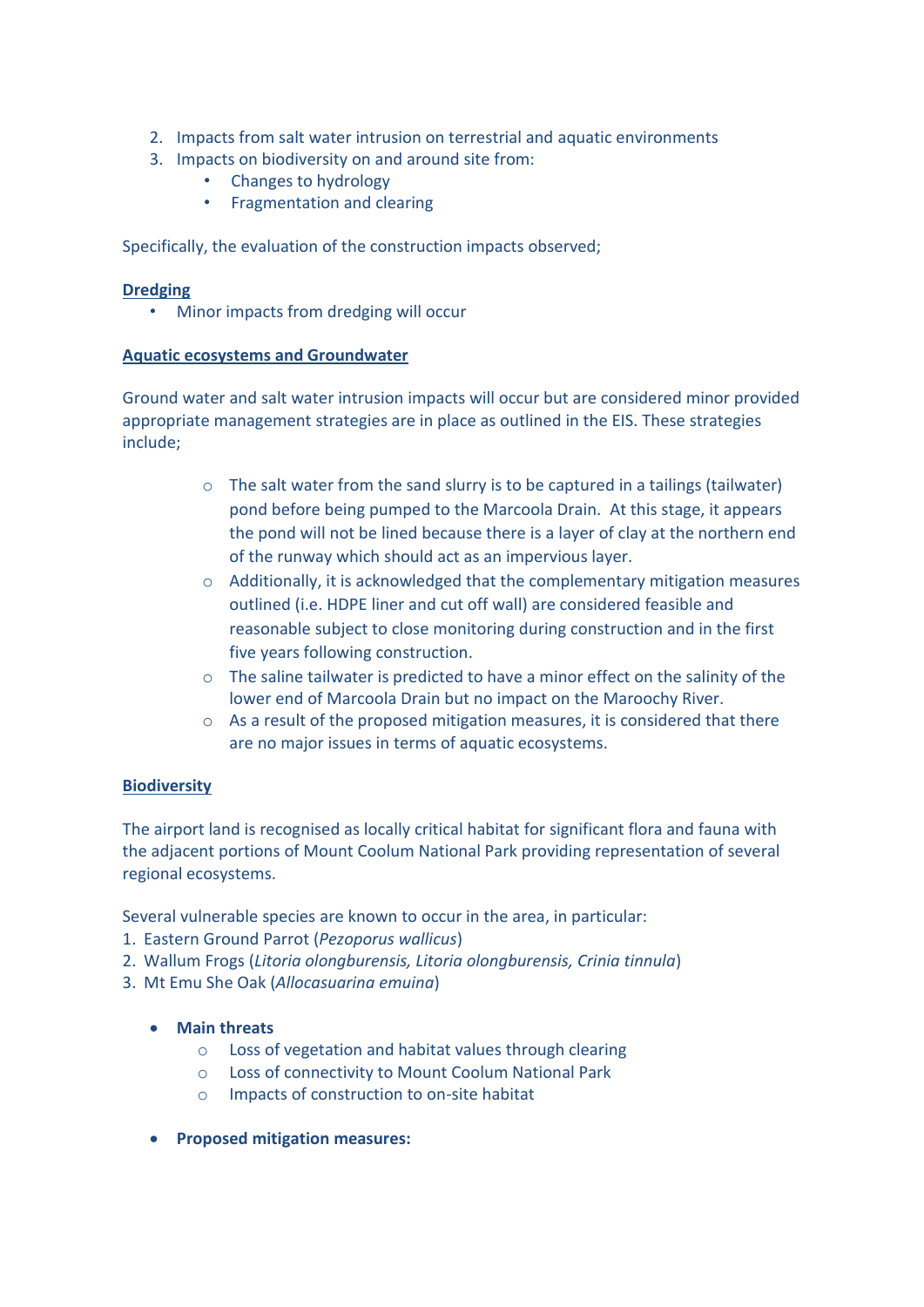- o Biodiversity impacts will occur but can be mitigated by revegetating all of the lands to the north-west of the airport precinct
- o Biodiversity values on and adjacent to the site can be enhanced by reestablishing an appropriate fire regime, which will also aid natural revegetation

Based on the independent analysis and SCEC's original assessment of the EIS (and *without having reviewed the AEIS*) it was determined that, if properly compensated through rehabilitation efforts and appropriate conditions, these issues could be managed. This formed the basis of Wiebe's presentation.

SCEC's concerns regarding environmental issues during any proposed construction and operational phases have by no means been allayed. Robust conditioning with strict monitoring and compliance regimes and improved conservation outcomes must be achieved should an approval by the Coordinator-General be granted. In the process of undertaking evidence based assessment and analysis within our scope of environmental matters, more compelling concerns arose. These concerns relate to fundamental, overriding sustainability considerations.

SCEC considers that this project does not meet sustainability criteria and that the EIS is, in fact, a deeply flawed and poorly written document. It is based on flawed analysis of the need for the project and lacks genuine consideration of alternative options and broader sustainability merit as briefly touched on in the forum presentation.

For example, the following was noted in the review of the EIS;

## **Need & Alternatives**

The sections looking at need and alternatives are flawed. There is a departure from the assumption: "We are going to have an expanded airport at Marcoola, now how should we build it?" Genuine alternatives, such as better ground transport linkage to Brisbane Airport, have not been considered. This scope is not considered broad enough to satisfy the definition of environmental impact assessment and section A2 (Need) A3 (Alternatives) and A8 (Sustainability) are not considered comprehensive.

## **Air Quality**

The project will result in significantly increased GHG emissions associated with greater future flight volumes. The EIS has not considered these emissions pointing out that the impacts are outside of the direct control of Sunshine Coast Airport (i.e. are Scope 3 emissions) and therefore are not considered further in the EIS.

Although in GHG accounting terms this is strictly speaking "correct", the proponent seems to have no qualms in attributing the economic benefits (also outside of the control of Sunshine Coast Airport) to the project, but refuses to accept responsibility for the environmental costs. In our view, this inconsistent approach is not fitting of a local government aiming to be known as the most sustainable in Australia.